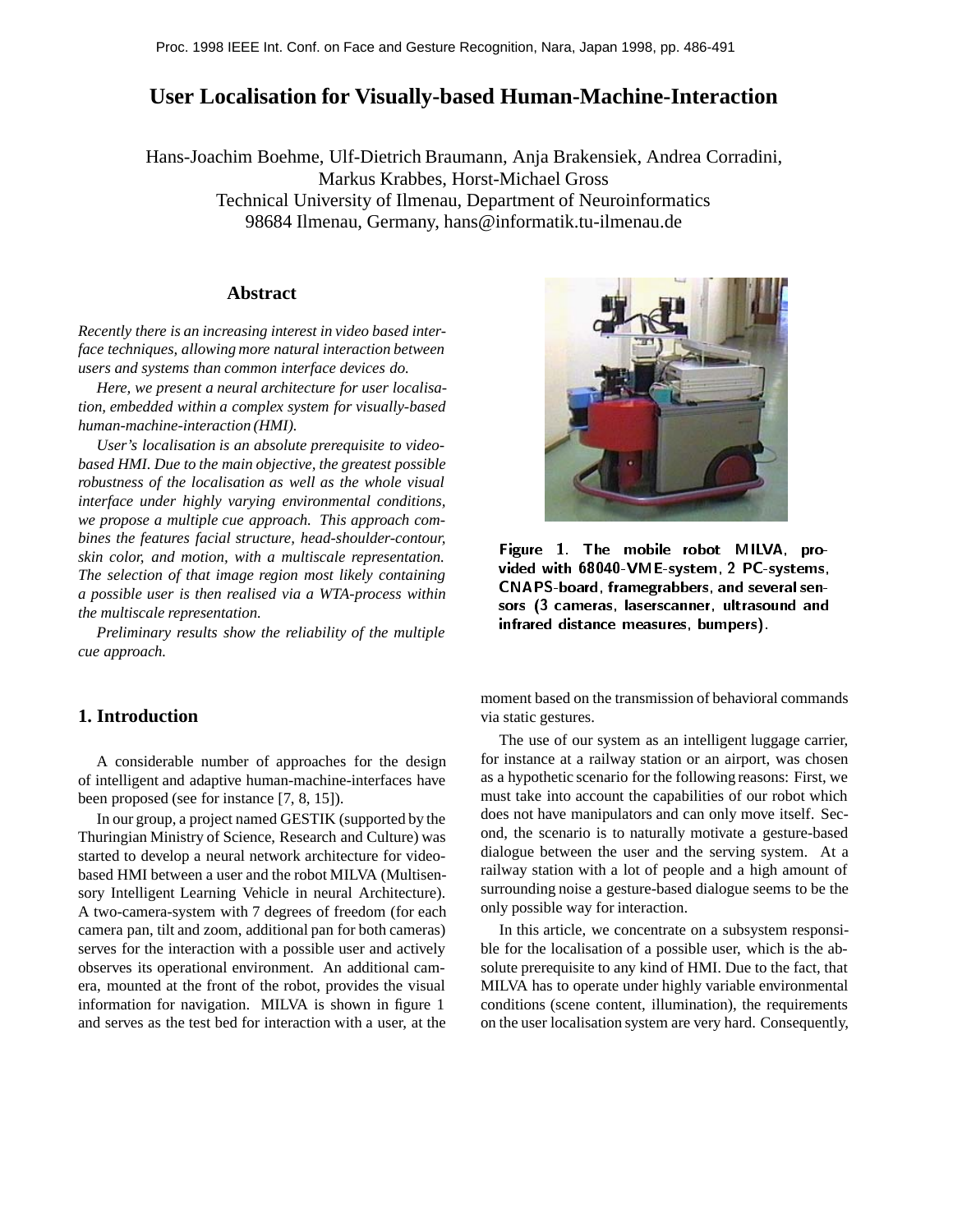we designed a neural architecture, integrating several cues to make the localisation robust and most possible independent of variable environmental conditions.

# **2. Neural architecture for user localisation and gesture recognition**

Figure 2 provides a coarse sketch of the whole neural architecture for user localisation and gesture recognition.



Figure Building blocks of the neural archi tecture for user localisation and gesture recog nition

That components of the architecture responsible for user localisation are described in the following section.

### **3. User localisation**

#### -- Cue modules

Initially both cameras of the two-camera-system operate in wide-angle-mode in order to cover the greatest possible area of the environment. Multiresolution pyramids transform the images into a multiscale representation. Four cue modules which are sensitive to *skin color*, *facial structure*, *structure of a head-shoulder-contour* and *motion*, respectively, operate at all levels of the two pyramids. The utility of the different, parallel processing cue modules is to make the whole system robust and more or less independent of the presence of *one certain* information source in the images. Hence, we can handle varying environmental circumstances much easier, which, for instance, make the skin color detection difficult or almost impossible. Furthermore, high expense for the development of the cue modules

can be avoided (see [4, 3, 11], too).

#### *a) Skin color*

For the generation of a skin color training data set, portrait images of different persons (of our lab) were segmented manually. The images were acquired under appropriate lighting conditions.

A linear transformation maps the RGB-values into a physiologically motivated fundamental color space (see [17]), which is formed by a Red-Green(RG)-, Yellow-Blue(YB)-, and Black-White(BW)-dimension. The pixels (color values) of an image form a certain cluster within this color space. The whole cluster will be elongated from the WB axis (achromatic axis) depending on the illuminative conditions during image acquisition. The elongation of this cluster characterizes the deviation in illumination from the typical daylight condition regardless of the image contents. By means of a color adaptation process, the cluster is transformed in such a way that its elongation will be along the BW axis. So we can ensure equal color sensations under different lighting conditions (see [17]).

Whereas the color adaptation is carried out within the described fundamental color space, the skin color classification takes place within the RGB color space. To reduce the influence of varying intensities, the projection formed by the normalized R- and G-achses  $(r', g')$  is utilised. To model the skin color distribution roughly, we define a 2 dimensional Gaussian function via calculation of the mean and the covariance (see figure 3, too) of the skin color data set.

If a face region could be verified, a new Gaussian model is created, more specific for the illumination and the skin type at hand. Via this model the detection of skin colored regions, especially hands, can be improved. This is very important because the hand regions cannot be segmented by structural information (see [13], too).

The different skin color models are necessary for the following two reasons: In the beginning, the system observes its operational area and the skin color segmentation has to operate with the coarse model because no face verification is available. Just after the first successful face verification, the fine-tuned model, based on actual skin color and illumination, can be used. Figure 3 gives a segmentation example using the coarse as well as a fine-tuned skin color model.

A detailed description of our skin color investigations can be found in [6].

### *b) Facial structure*

Because of the unknown distance between the camera and the user to be localised, the detection of facial structure has to be carried out at each level of the multiresolution pyramids (see also figure 2). In our scenario we assume that a person is an intended user if its face is oriented towards the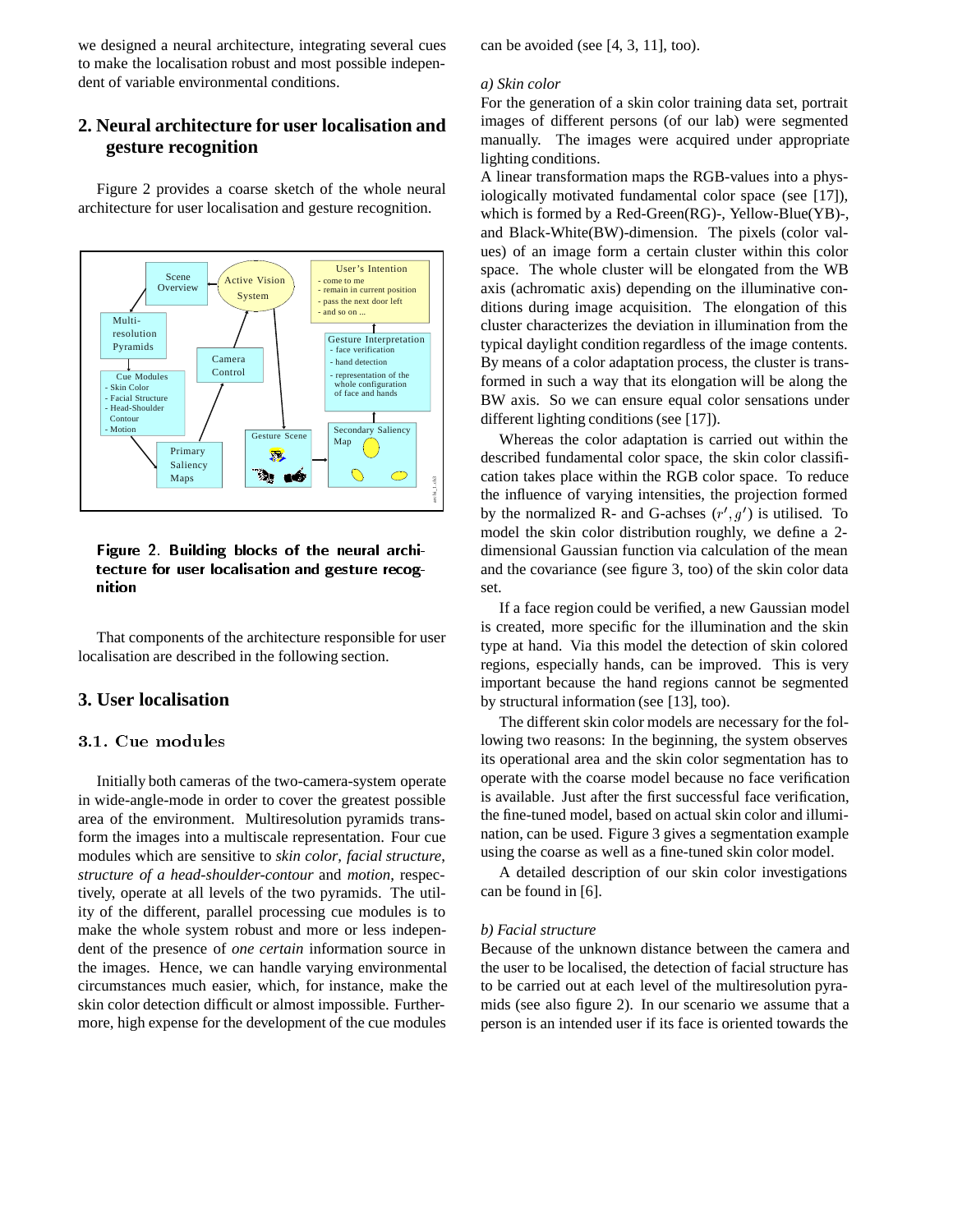

Figure 3. Top: original imageMiddle: coarse Gaussian skin color model and segmentation Gaussian skin color model and segmentation result; Bottom: fine-tuned Gaussian skin color model after face verification and segmentation result

#### robot.

The detection of facial structure uses the gray value image and employs eigenfaces generated by a principal component analysis (PCA) of the images contained in the ORL data set (http://www.cam-orl.co.uk/facedatabase.html; see [16], too). The image regions used for the PCA were extracted manually, cover a region of 15 x 15 pixels, and the regions were normalized by their mean and standard deviation (see also [20, 19]). Then, the input image is processed with 3 eigenfaces (according to the largest eigenvalues). Besides the preprocessing steps, the classification of the obtained fit values remains a difficult problem. The best results we achieved with a Growing-Neural-Gas-Network (GNG, [10]) performing a mapping from the fit values to 2 classes (face, no face). For the training of the GNG a



Figure 4. Detection of faces using eigenvector masks and GNG as neural classifier. The detected faces are marked in the right image (likelihood higher than 0.7).

data set of 174 positive (face) and 174 negative (no face) examples was created. To improve the generalization ability of the network, we implemented a bootstrap algorithm [19] which encloses false classified image regions into the set of the negative examples automatically. Besides the preprocessing steps explained above, we use no further transformations as, for instance, histogram equalization. The remaining uncertainties of the detection of facial structure can be compensated by the parallel use of all different cue modules (see also [5]).

An example for the face detection is demonstrated in figure 4, where an image taken from [19] was processed. False positive detected regions cannot be avoided entirely, but such regions very likely cover no skin color, and therefore, by combining skin color and facial structure such mislocalisations can be rejected.

#### *c) Head-shoulder-contour*

Similar to the detection of facial structure, the localisation of a head-shoulder-contour operates on the gray level image of each level of the multiresolution pyramids. The basic idea is to use an appropriate spatial configuration of Gabor filters (see figure 5) and to classify the obtained filter outputs by a specially tuned distance measure between the actual filter outputs and a prototype.

#### *d) Motion*

Our favoured approach was proposed in [2] and [9], and is demonstrated in figure 6. Based on image differentiation motion is detected in the first step, leading to a binary motion energy image. The second step accumulates this motion energy over a certain period of time resulting in a motion history image. This approach is reliable especially for the following reason: The detection as well as the accumulation of motion could be realized via dynamic neural fields, and by means of different sets of parameters of such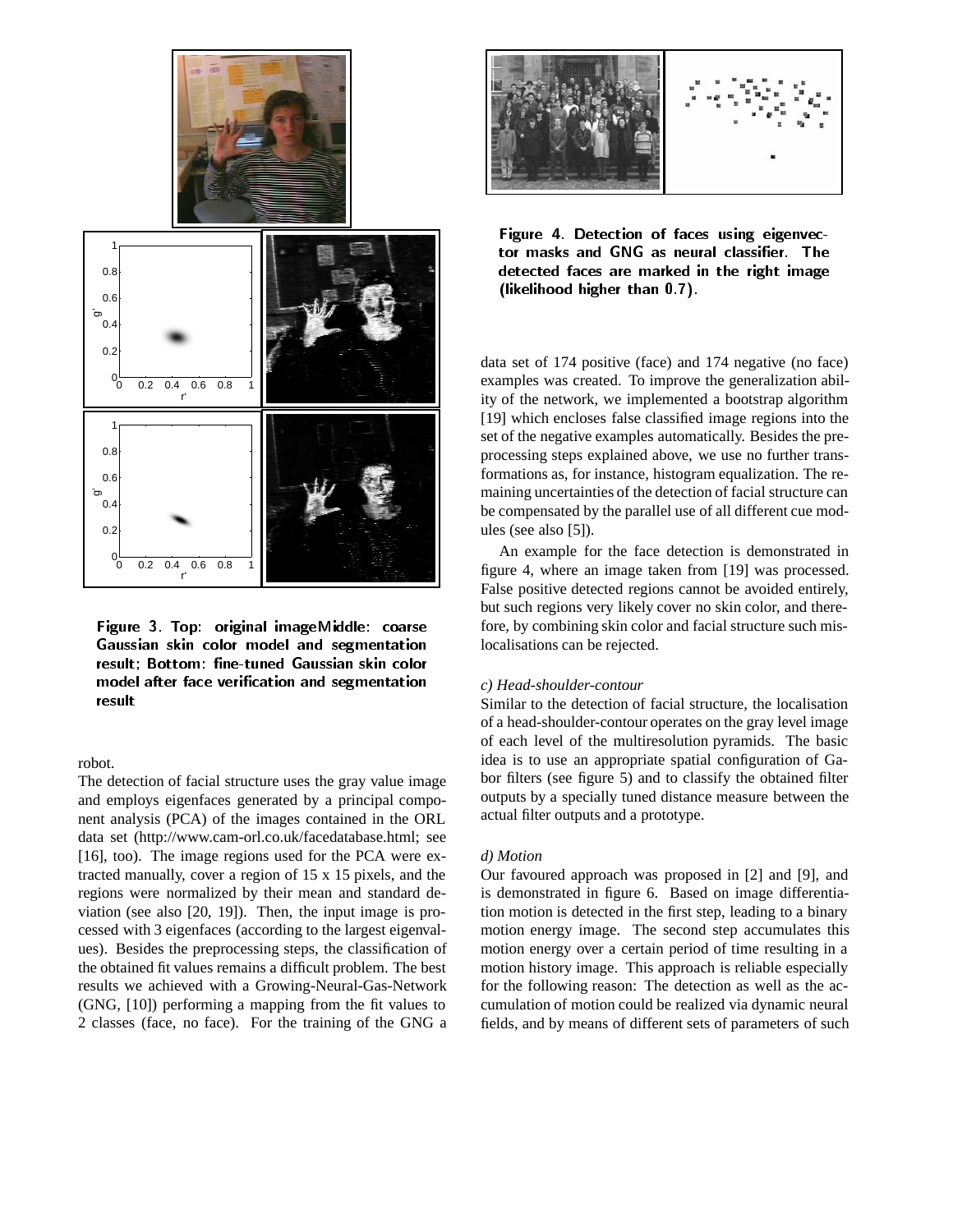

Figure 5. Method for detection of a headshoulder-contour, based on a specially fitted grid of Gabor filters and a task specific distance measure

fields, different task specific aspects of motion information can be obtained.



Figure 6. Top Left: original image from the sequence; Top Right: binary motion image; Bottom Left: thresholded binary motion image; Bottom Right: motion history image

#### -- Generation of primary saliency maps

The output of the cue modules serves as the input for the primary saliency maps at each level of the multiresolution pyramid. The maps are topographically organised neural fields containing dynamic neurons interacting with each other (see [1, 14, 21, 12]). In the primary saliency maps *all that regions* are to become prominent that cover *gesturerelevant* parts such as faces and hands. Because of the features facial structure and head-shoulder-contour, faces become the most prominent or salient regions. The saliency map containing the overall most salient activity blob determines the further processing steps.

Currently, the pyramid containing the primary saliency maps (see figure 7) is under construction.



### Figure 7. Generation of a scale space pyramid of primary saliency maps

As a preliminary result concerning the primary saliency maps, figure 8 shows the selection of the most likely headshoulder-contours at all levels of the multiresolution pyramid. Here, dynamic neurons interact inside each level and between adjacent levels of the pyramid. The neurons receive their input from the head-shoulder-contour detector. Due to the fact, that the head-shoulder-contour detector supplies a strong output at adjacent levels of the pyramid, the selection becomes much more robust, and numerous false positive detections can be rejected.

The same principle is to be extended to the whole saliency pyramid, integrating all cue modules.

#### Control of the two-camera-system

After the localisation of a possible user the final step envolves the control of the second camera.

As soon as a possible user (face region) is detected in one of the camera images, this camera serves as *general-viewcamera*, whereas the second camera becomes the *gesturecamera*. The necessary distance estimation is provided by the cue modules detecting structural information (face and head-shoulder-contour). The gesture-camera is controlled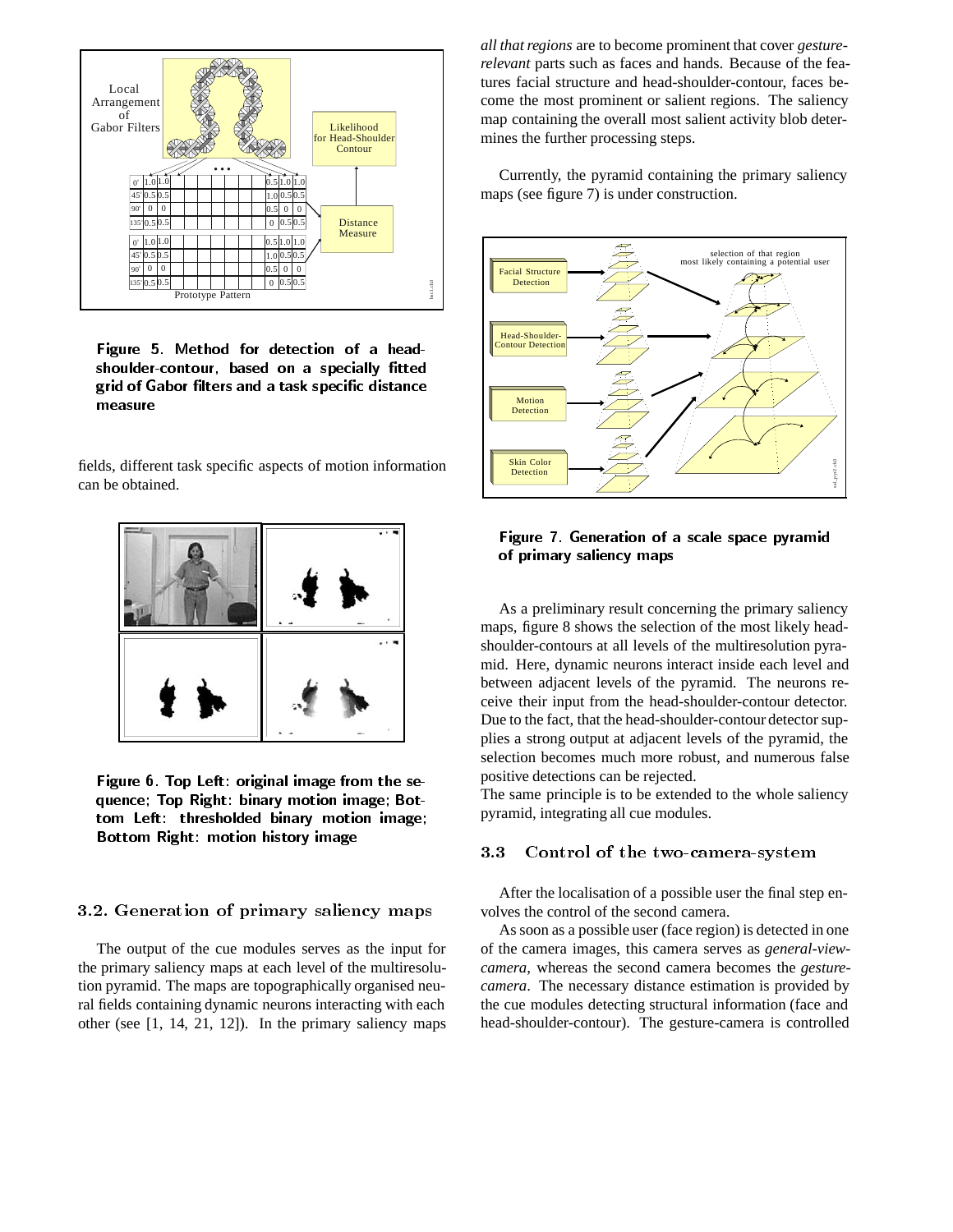

Figure 8. Input images with marked headshoulder-contours, obtained at the different levels of the multiresolution pyramid by the pro posed method; the left images of each example show the result without dynamic selection whereas the right images contain the selected contours obtained by means of dynamic selec tion (white rectangles mark the highest likelihood

such that the expected face region will appear on a predefined position in the image with a predefined scale, too.

First, a camera control module for a single camera was implemented based on a neural approach proposed in [18], where a Kohonen-Map is used that learns an input-outputmapping between the actual target position and the corresponding pan/tilt angles.

Recently, this method was extended for the control of the two-camera system. The basic idea is that a definite configuration of the cameras is assumed, which is necessary to use that mapping method of the single camera system for the two-camera-system, too.

Therefore, after a possible user (face region) was located in either camera image, the second camera is directed towards this user. This is realized by means of controlling the pan/tilt of this camera as well as the additional pan for both cameras. Therefore, the initial camera configuration (especially the base distance) remains stable. The resulting *gesture-scene* should contain all gesture-relevant parts of the intended user. By means of the control of the gesturecamera we can ensure that faces and hands will always have approximately the same size, so we do not have to ensure scale invariance by the further processing steps.

### **4. Conclusion and outlook**

#### -- User localisation

Depending on the environmental conditions (illumination, image content, distance between robot and user) which can neither be influenced nor be estimated a priori, the different cue modules provide more or less confident results. Our preliminary results concerning user localisation clarify, that only the parallel utilization of different methods leads to appropriate localisation results. Hence, the system becomes much more robust, can handle highly varying environmental conditions and is less dependent on the presence of one certain feature.

Furthermore, we concentrate on the final implementation of the pyramid containing the primary saliency maps. Only when the whole primary saliency system is stable running, we can estimate the sufficiency of the developed cue modules. The cue module for motion analysis has to be realized and integrated into the saliency system.

#### $\pm .2$ . Work in progress

**Generation of the secondary saliency map** A secondary saliency map is created for the gesture-scene, which determines the sequential processing of this scene. Similar to the primary saliency map we utilize topographically organised neural fields, too.

To simplify the task, we use only the skin color information as the input for this field, thereby assuming that the skin color segmentation is robust enough.

Because of the camera control, the prominent position and size of a hypothetic face region is known. So, by means of specially tuned field parameters (coupling width and strength) the emergence of an activity blob covering the face region is highly supported. Therefore, the face region will be the first area to be analysed in detail (see the following paragraph). The hand regions become salient, too.

**Face verification and estimation of face orientation** The next processing step must provide a face verification, that means we have to decide if there is a face at all, and if it is oriented towards the robot.

**Detection and interpretation of gestures** For complexity reasons, we have predefined a gesture alphabet and have assumed only static gestures (poses), which are stable for a certain period of time. The mapping between the gestures to be recognized and the associated actions of the robot is predefined, too (see also [15]).

Further, we assume that the content of a gesture can be extracted only by taking into account the whole configuration of face and hands, whereas the orientation of face and